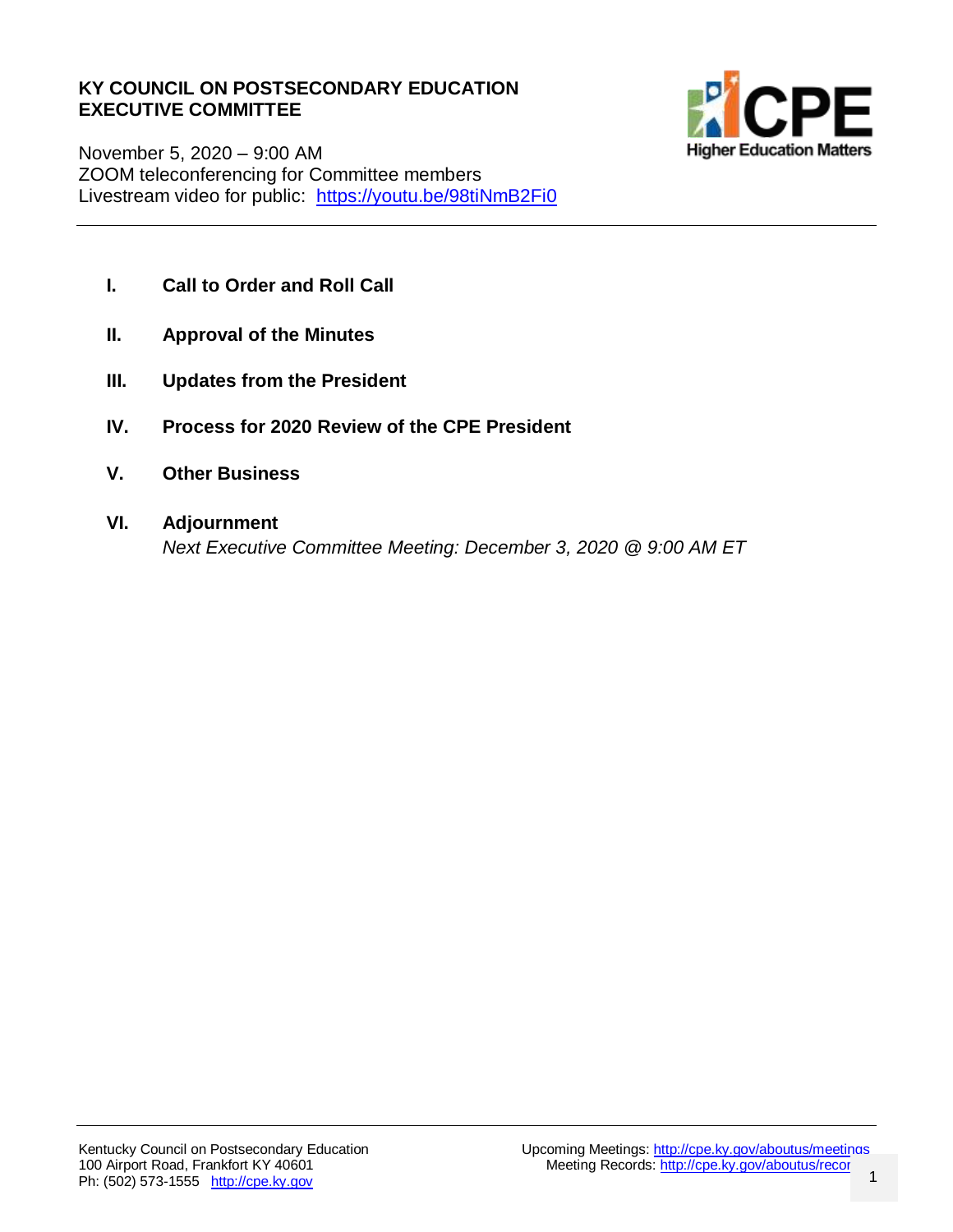### **DRAFT MINUTES**

Council on Postsecondary Education

| Type: | <b>Executive Committee</b>                                                      |
|-------|---------------------------------------------------------------------------------|
| Date: | October 8, 2020                                                                 |
| Time: | $9:00$ a.m. $ET$                                                                |
|       | Location: Virtual Meeting - Committee members by ZOOM, Public viewing hosted on |
|       | CPE YouTube Page.                                                               |
|       |                                                                                 |

## **CALL TO ORDER**

The Executive Committee met Thursday, October 8, 2020, at 9:00 a.m., ET. Pursuant to Executive Order 2020-243 and a memorandum issued by the Finance and Administration Cabinet dated March 16, 2020, and in an effort to prevent the spread of Novel Coronavirus (COVID-19), the Committee met utilizing a video teleconference. Members of the public were invited to view the meeting virtually on the CPE YouTube page. Chair Ben Brandstetter presided.

## **ATTENDENCE**

Members in attendance: Ben Brandstetter, Ron Beal, Kim Halbauer, Kristi Nelson, and Robert Staat.

CPE President Aaron Thompson attended the meeting and served as Secretary of the board, per the CPE Bylaws. Heather Faesy, CPE's senior associate for Board Relations, served as recorder of the meeting minutes.

### **APPROVAL OF THE MINUTES**

The committee approved the minutes of the August 6, 2020 Executive Committee meeting.

### **COMMENTS FROM THE PRESIDENT**

President Aaron Thompson provided the committee with updates of work on the following topics: Student and Faculty Advisory Groups, P-20 initiative development status, discussions from the October 6 meeting of the Postsecondary Education Working Group on Performance Funding and the latest updates and work on the campuses, especially in the areas of pandemic planning.